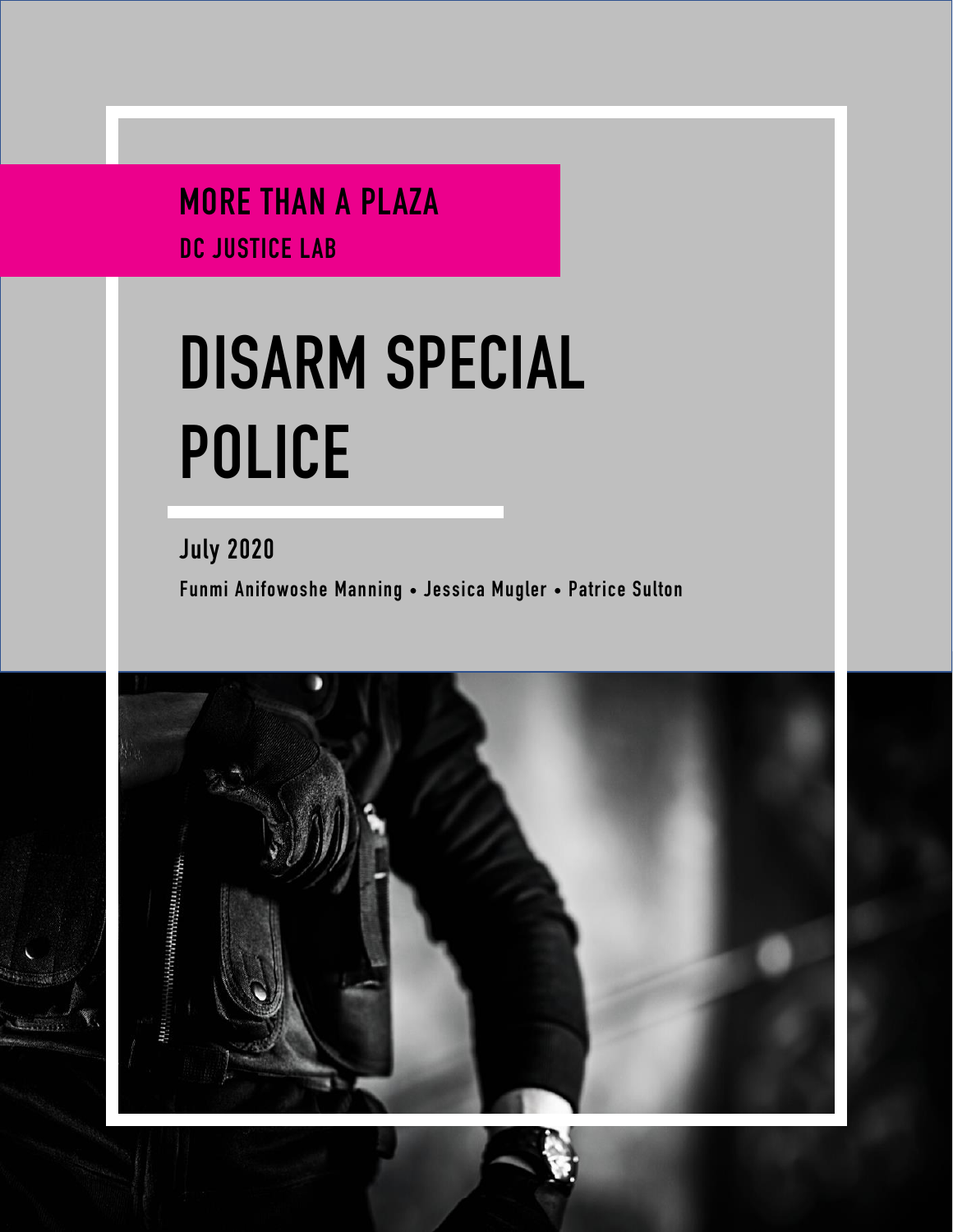# **Disarm Special Police**

During this national reckoning with racism in the United States, it is time for D.C. to reexamine its history of over-policing poor, Black communities and arming the guards it employs to patrol public housing. Elected officials in the District must go beyond words and performative gestures<sup>1</sup> by taking real, substantive action to protect residents. Disarming special police officers is a necessary component of that change.

In D.C., special police officers ("SPOs")<sup>2</sup> are empowered to carry a gun,<sup>3</sup> temporarily detain citizens, $4$  and bar people from their families, $5$  with far less training and preparation than we expect from other armed officers.<sup>6</sup> This explainer will discuss how arming SPOs makes the District less safe and why the D.C. Council should disarm SPOs.

## <span id="page-1-0"></span>**1.** *The D.C. Council Should Disarm SPOs Because They Do Not Receive Adequate Training to Safely Carry Firearms and it is Unnecessary to Arm Them.*

In D.C., more than 7,500 SPOs act as private security guards patrolling specific properties, such as public housing complexes and government buildings.<sup>7</sup> The Mayor<sup>8</sup> contracts out this sector of public safety to private security companies that employ and assign SPOs. These security companies have an incentive to keep overhead low and do not provide sufficient training.<sup>9</sup>

SPOs receive too little instruction to safely carry firearms.

While Metropolitan Police Department ("MPD") officers receive 28 weeks of training<sup>10</sup> from qualified and experienced D.C. instructors before receiving a gun, $11$  SPOs receive only one week of training from instructors outside the District—some with dubious credentials<sup>12</sup>—before being trusted with a firearm. $^{13}$ 

<span id="page-1-1"></span>

| <b>Organization</b>                   | <b>Basic Training</b> |
|---------------------------------------|-----------------------|
| <b>Metropolitan Police Department</b> | 28 weeks              |
| U.S. Capitol Police                   | 25 weeks              |
| U.S. Marshals Service                 | 21.5 weeks            |
| U.S. Park Police                      | 18 weeks              |
| <b>Special Police Officers</b>        | 1 week                |

The U.S. Capitol Police requires a week of orientation, 12 weeks of intensive training at the Federal Law Enforcement Training Center, and 13 weeks of specialized training at the United States Capitol Police Training Academy.<sup>14</sup> The U.S. Marshals Service requires 21.5 hours of training at the Federal Law Enforcement Training Center.<sup>15</sup> And, for the U.S. Park Police, new hires undergo a week of orientation, 18 weeks of training at the Federal Law Enforcement Training Center, and a field training program in D.C.<sup>16</sup> In contrast, security companies employing SPOs require as little as 40 hours of training before arming officers.<sup>17</sup>

Disarming SPOs will make the District safer. In the wake of many high-profile, tragic, police killings of unarmed people—particularly, Black people—the entire country is recognizing how dangerous it is to arm even a well-trained officer[. Councilmember David Grosso](https://twitter.com/cmdgrosso) has repeatedly called for the disarming of all police in D.C.<sup>18</sup> SPOs, too, are a danger to the public. In 2015, SPOs killed a 74year-old patient at Medstar Washington Hospital Center by using extreme force.<sup>19</sup> And, in 2014, special police officers killed 27-year-old Alonzo Smith while patrolling an apartment complex in Southeast D.C.<sup>20</sup> **When Smith died in SPO custody, he was in handcuffs.**<sup>21</sup>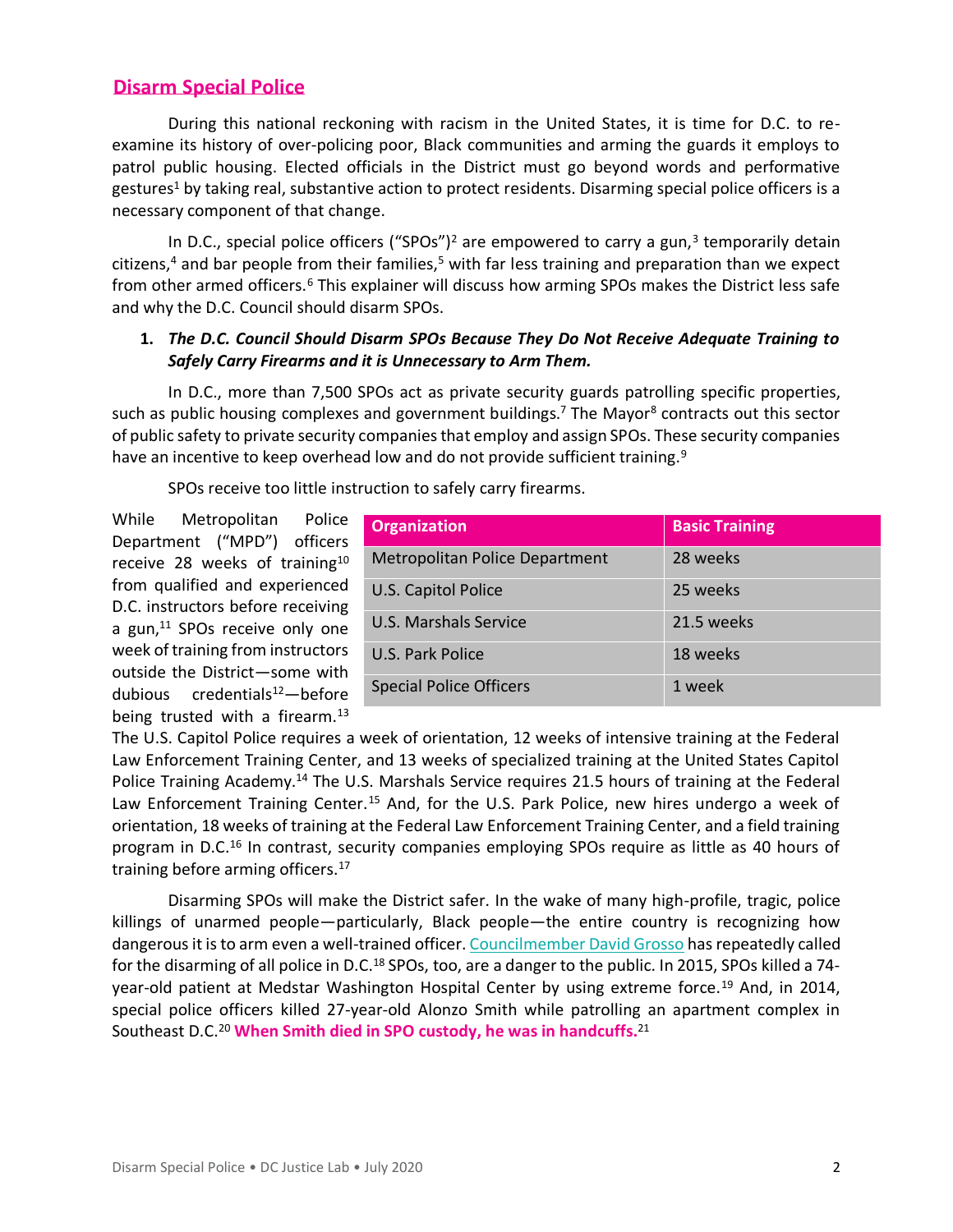# **2.** *The D.C. Council Should Increase Training Requirements for SPOs and Require Specific Training Components.*

SPOs need more training and better training. In 2015, an SPO and a lieutenant employed by Code 3 Security (now renamed Code Black after numerous lawsuits) were deposed about a shooting and testified that their training focused on handling weapons and included no racial or cultural sensitivity training, no mental health training, and a negligible 45 minutes of training on use of force.



This barebones training is unacceptable for any security guard, especially those we arm. Recognizing the lack of sufficient training for SPOs, [Councilmember Kenyan McDuffie](https://twitter.com/kenyanmcduffie?lang=en) introduced The Special Police Officer Enhanced Security Amendment Act of 2015.<sup>22</sup> The bill reportedly failed to garner support because it expanded the jurisdictional boundaries of campus police officers to off-campus areas, which universities and students opposed. $^{23}$  Elsewhere, however, municipalities have enacted legislation demanding training accountability for SPOs. For example, New Jersey requires 80 hours of training for unarmed SPOs and **460 hours** for armed SPOs.<sup>24</sup> Boston mandates 100 hours of basic instruction and 60 hours of firearms training.<sup>25</sup> And, Maryland recently passed legislation requiring at least 80 hours of training for SPOs that includes "criminal law, constitutional procedural requirements relating to search, seizure, and arrests and the appropriate use of force."<sup>26</sup>

In addition to increasing the number of training hours SPOs must undergo, the D.C. Council should adopt Councilmember McDuffie's recommendation to require training on de-escalation procedures, biased-based policing, and mental health. In addition, the law should require training on human relations, community policing, ethics, cultural competency, and racial equity. (Specific recommendations for legislative amendments are in the Appendix.)

# **3.** *The D.C. Council Should Ensure Accountability for SPOs and Restrain Them to Property Boundaries.*

The lack of oversight and public accountability of SPOs provide an added layer of dangerousness to arming them. In D.C., SPOs operate with little oversight and are often immune from scrutiny because MPD fails to keep records of the complaints filed against them.<sup>27</sup> SPOs have exceeded their barring authority, leading to a settlement with the ACLU-DC.<sup>28</sup> They have also frequently exceeded their jurisdictional authority,<sup>29</sup> according to an Inspector General alert.<sup>30</sup>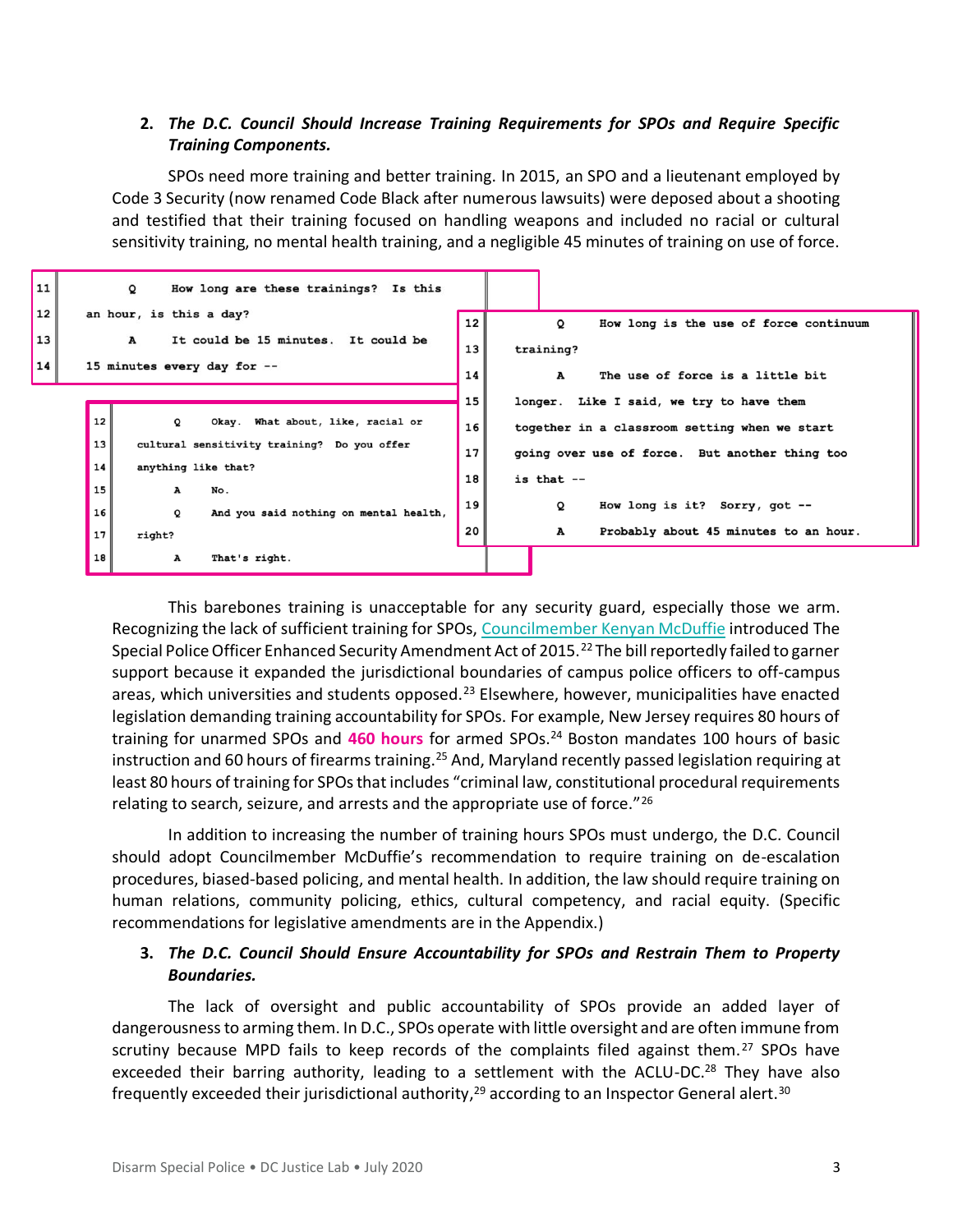Last year, NBC 4 investigated a special police officer assigned to an apartment complex in Southeast D.C.<sup>31</sup> Three different residents tried to file complaints against the SPO, John Simon. Though Simon assaulted or pepper-sprayed the residents, he filed charges against the resident in each case.<sup>32</sup> One resident, Amin Wilson, provided video footage of Simon pepper-spraying him, dragging him from his car, and hitting him with a baton.<sup>33</sup> While Wilson was face down on the ground, Simon punched him in the side, forcing him to black out and wake up in an ambulance.<sup>34</sup> Still, Simon charged Wilson with assault and unlawful entry on the property—rather than Simon receiving any punishment himself.<sup>35</sup> **When the residents went to get a copy of the complaints they filed, there was no record of them.**<sup>36</sup> In contrast to tracking every time an MPD officer uses force and reporting such incidents to the public yearly, $37$  MPD is not required to even keep records of any complaints against SPOs.<sup>38</sup> Without proper accountability and oversight, SPOs will continue to harass and assault D.C. residents without repercussions, forfeiting the public's trust and confidence.<sup>39</sup>

<span id="page-3-0"></span>

| 9  | Is he required to report when he puts<br>Q        |
|----|---------------------------------------------------|
| 10 | his hands on somebody?                            |
| 11 | Not necessarily. When, that's an open<br>A        |
| 12 | ended question, when he put his hands on someone. |
| 13 | In the course of his duties, if he<br>Q           |
| 14 | puts his hands on someone on the property, does   |
| 15 | he have to report that?                           |
| 16 | Not necessarily, depending upon what<br>A         |
| 17 | your definition of putting your hands on someone. |

In response to this lack of oversight and accountability, [Councilmember](https://twitter.com/charlesallen?lang=en)  [Charles Allen](https://twitter.com/charlesallen?lang=en) introduced the Special Police Officer Oversight Amendment Act of 2019 last year.<sup>40</sup> This bill is under Council review<sup>41</sup> and we recommend the Council passes it immediately.

The Council should also limit SPOs to the property they are deputized to protect and disallow fresh pursuit beyond those boundaries.

# \* \* \*

D.C. has the most police per capita of any large city.<sup>42</sup> We have no need for armed guards patrolling the same communities that police already oversaturate. These officers lack the training and accountability to safely patrol properties and should be disarmed to protect the community. To solve this problem, DC Justice Lab calls on the D.C. Council to:

- **Disarm special police officers;**
- **Increase the quantity and quality of training required;**
- **Pass the Special Police Officer Oversight Amendment Act; and**
- **Disallow pursuit beyond property boundaries.**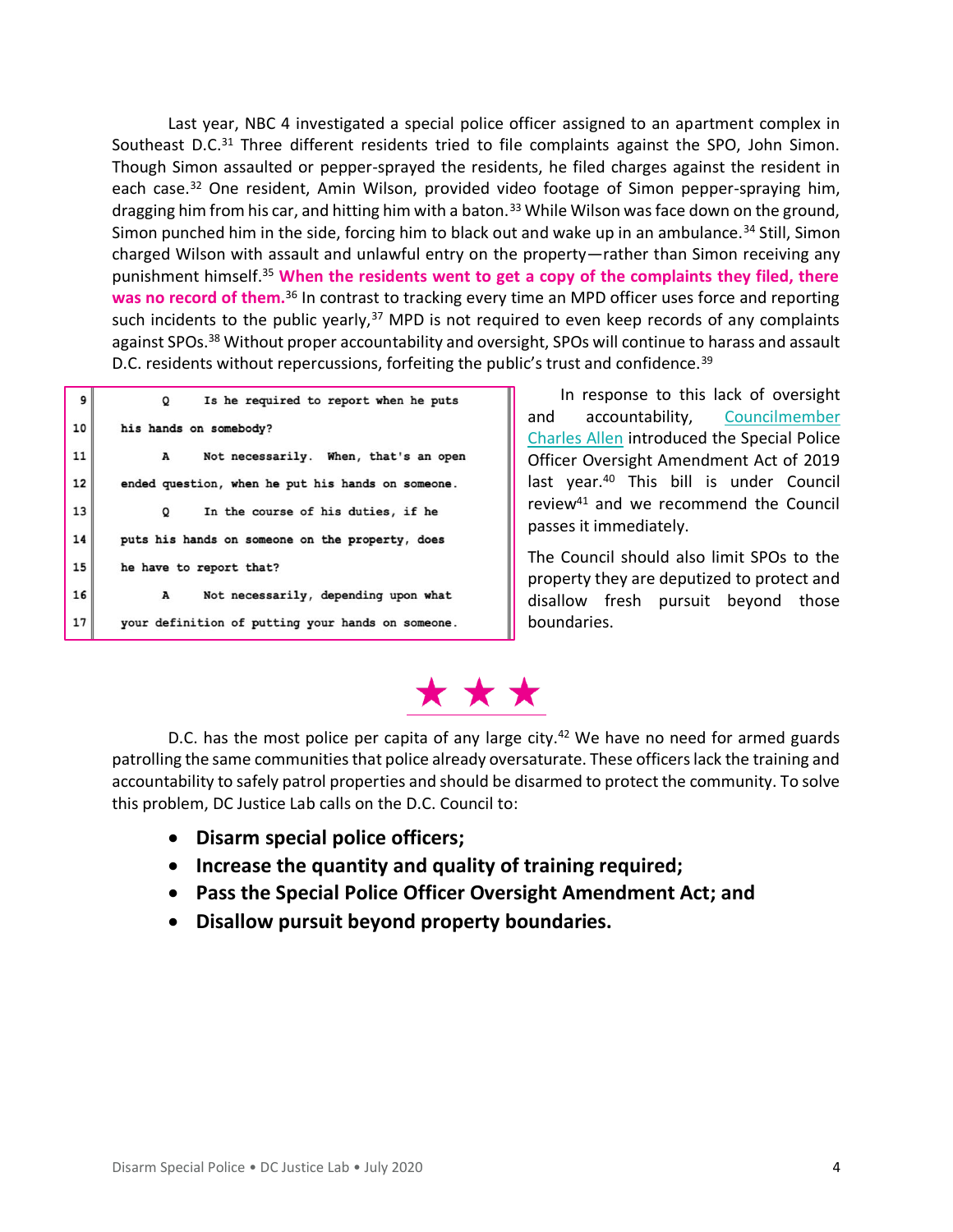# References

<sup>1</sup> *See* Kyley Schultz, *Black Lives Matter DC: 'Mayor Bowser Must Be Held Accountable for the Lip Service'*, WUSA 9 (June 7, 2020, 2:16 PM)[, https://www.wusa9.com/article/news/national/black-lives-matter-dc-reform-mayor](https://www.wusa9.com/article/news/national/black-lives-matter-dc-reform-mayor-bowser/65-aa7a2bfa-3c66-4905-a18d-e249d658d1b4)[bowser/65-aa7a2bfa-3c66-4905-a18d-e249d658d1b4.](https://www.wusa9.com/article/news/national/black-lives-matter-dc-reform-mayor-bowser/65-aa7a2bfa-3c66-4905-a18d-e249d658d1b4)

<sup>2</sup> *See* 6-A DCMR § 1101.6 ("The duties of the special police officers…shall consist largely of periodically checking doors, windows, etc., in the nature of a 'watchman.'").

<sup>3</sup> *See, e.g.*, D.C. CODE § 7-2502.01.

<sup>4</sup> D.C. CODE § 23-582(a).

<sup>5</sup> SPOs have barring authority under 14 DCMR § 9600.1, *et seq*.

<sup>6</sup> *Compare* 6A DCMR § 1100.7(g) (requiring 40 hours training for new SPOs), *with Metropolitan Police Academy*, DC.GOV[, https://mpdc.dc.gov/page/metropolitan-police-academy](https://mpdc.dc.gov/page/metropolitan-police-academy) (last visited July 14, 2020) (requiring 28 weeks training for new MPD officers). *See also* D.C. CODE § 5-129.02; *Security Personnel Resource Guide FAQs*, DC.GOV, <https://mpdc.dc.gov/page/security-personnel-resource-guide-faqs> (last visited July 14, 2020).

<sup>7</sup> Natalie Delgadillo, *MPD Doesn't Keep Records of Complaints Against the City's 7,500 Special Police Officers*, DCIST (June 4, 2020, 4:05 PM)[, https://dcist.com/story/19/06/04/mpd-doesnt-keep-records-of-complaints-against-the](https://dcist.com/story/19/06/04/mpd-doesnt-keep-records-of-complaints-against-the-citys-7500-special-police-officers/)[citys-7500-special-police-officers/.](https://dcist.com/story/19/06/04/mpd-doesnt-keep-records-of-complaints-against-the-citys-7500-special-police-officers/)

<sup>8</sup> D.C. CODE § 5-129.02(a).

9 KEVIN STROM ET AL., THE PRIVATE SECURITY INDUSTRY: A REVIEW OF THE DEFINITIONS, AVAILABLE DATA SOURCES, AND PATHS MOVING FORWARD 6-8 (2010) (finding that "[m]any private security personnel are temporary or part-time employees who are often underpaid and untrained for their work").

10 New MPD officers also complete an 18-month probationary period. *See Metropolitan Police Academy*, *supra* note [6.](#page-1-0)

<sup>11</sup> *Id.*

<sup>12</sup> For example, in 2018, a Code 3 Tactical trainer was reportedly involved in a triple homicide. *See* Kevin Lewis, Anna-Lysa Gayle & Jonathan Gonzalez, *Montgomery County Triple Murder Suspect Held Wife for Days, Often Trained Law Enforcement*, ABC 7 (May 8, 2018), [https://wjla.com/news/local/montgomery-co-triple-murder](https://wjla.com/news/local/montgomery-co-triple-murder-suspect-held-wife-hostage-for-days-was-known-to-police)[suspect-held-wife-hostage-for-days-was-known-to-police.](https://wjla.com/news/local/montgomery-co-triple-murder-suspect-held-wife-hostage-for-days-was-known-to-police) 

<sup>13</sup> 6A DCMR § 1100.7(g).

<sup>14</sup> *Police Officer Academy Training*, U.S. CAPITOL POLICE[, https://www.uscp.gov/police-officer-academy-training](https://www.uscp.gov/police-officer-academy-training) (last visited July 17, 2020).

<sup>15</sup> *Basic Training Academy*, U.S. MARSHALS SERV.,<https://www.usmarshals.gov/careers/trainingacademy.html> (last visited July 19, 2020).

<sup>16</sup> *Become a United States Park Police Officer*, NAT'L PARK SERV.[, https://www.nps.gov/subjects/uspp/become-a](https://www.nps.gov/subjects/uspp/become-a-uspp-officer.htm)[uspp-officer.htm](https://www.nps.gov/subjects/uspp/become-a-uspp-officer.htm) (last updated July 1, 2020).

<sup>17</sup> *See Security & Special Police Training*, VA. METROPOLITAN TRAINING ACAD.[, http://www.vmtacademy.com/private](http://www.vmtacademy.com/private-security-training/)[security-training/](http://www.vmtacademy.com/private-security-training/) (last visited July 17, 2020).

<sup>18</sup> *D.C. Councilmember Calls for Disarming Police*, WUSA 9 (Oct. 10, 2014),

[https://www.wusa9.com/article/news/local/dc/dc-councilmember-calls-for-disarming-police/65-285050003;](https://www.wusa9.com/article/news/local/dc/dc-councilmember-calls-for-disarming-police/65-285050003) *D.C. Councilmember David Grosso Suggests Disarming City Police, Says Officers 'Shouldn't Have Guns'*, WJLA (Oct. 9, 2014), [https://wjla.com/news/local/d-c-councilmember-david-grosso-says-officers-shouldn-t-have-guns--107937.](https://wjla.com/news/local/d-c-councilmember-david-grosso-says-officers-shouldn-t-have-guns--107937)

<sup>19</sup> Christina Sturdivant, *Death of 74-Year-Old Patient at Washington Medstar Is Ruled a Homicide*, DCIST (June 4, 2016, 12:30 PM)[, https://dcist.com/story/16/01/04/death-of-74-year-old-patient-at-med/.](https://dcist.com/story/16/01/04/death-of-74-year-old-patient-at-med/)

<sup>20</sup> *Body Camera Video of Alonzo Smith Death Released*, WUSA 9 (Dec. 15, 2015, 11:24 PM),

[https://www.wusa9.com/article/news/local/dc/body-camera-video-of-alonzo-smith-death-released/32252126.](https://www.wusa9.com/article/news/local/dc/body-camera-video-of-alonzo-smith-death-released/32252126) <sup>21</sup> *Id.*

<sup>22</sup> *See* D.C. Council, B21-0529, 21st Council (D.C. 2015),

[https://lims.dccouncil.us/downloads/LIMS/35033/Introduction/B21-0529-Introduction.pdf.](https://lims.dccouncil.us/downloads/LIMS/35033/Introduction/B21-0529-Introduction.pdf)

<sup>23</sup> *See* Casey Wexler, *Neighborhood Leaders Oppose Expanding Jurisdiction of Campus Police Officers*, EAGLE (Feb. 12, 2016), [https://www.theeagleonline.com/blog/district-wire/2016/02/neighborhood-leaders-oppose-expanding](https://www.theeagleonline.com/blog/district-wire/2016/02/neighborhood-leaders-oppose-expanding-jurisdiction-of-campus-police-officers)[jurisdiction-of-campus-police-officers.](https://www.theeagleonline.com/blog/district-wire/2016/02/neighborhood-leaders-oppose-expanding-jurisdiction-of-campus-police-officers)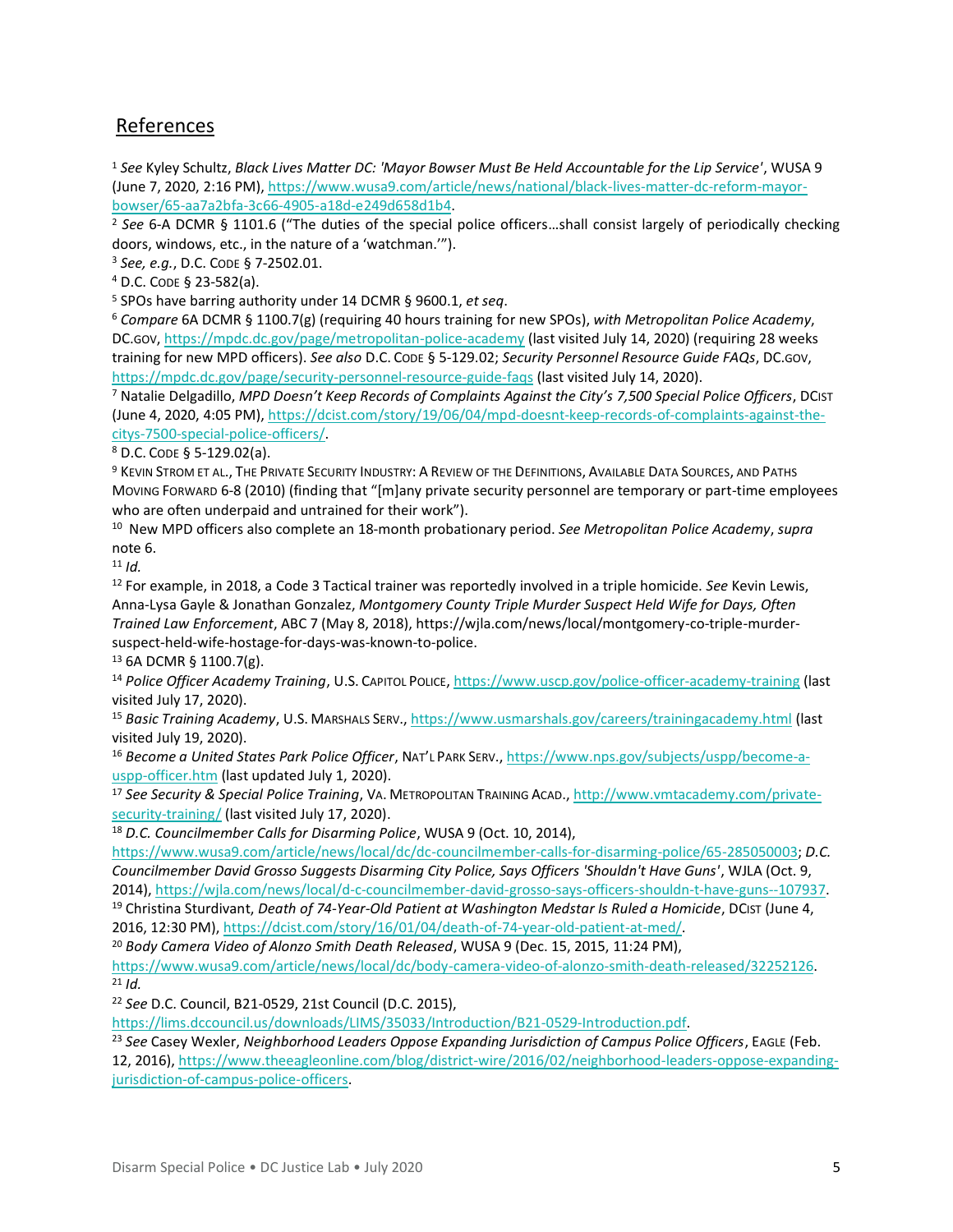<sup>24</sup> *See* N.J. REV. STAT. § 40A:14-146.11 (2019); *Special Officer Class I & II*, CAPE MAY CTY. N.J.,

<https://capemaycountynj.gov/1186/SPECIAL-OFFICER-CLASS-I-II> (last visited July 17, 2020).

<sup>25</sup> *Boston Special Officer Program*, 1ST ARMOR PROTECTION SERVS.[, https://1st-armor.com/boston-special-officer](https://1st-armor.com/boston-special-officer-program/#:~:text=All%20Boston%20Special%20Officers%20are,hours%20of%20ARMED%20SPO%20TRAINING)[program/#:~:text=All%20Boston%20Special%20Officers%20are,hours%20of%20ARMED%20SPO%20TRAINING](https://1st-armor.com/boston-special-officer-program/#:~:text=All%20Boston%20Special%20Officers%20are,hours%20of%20ARMED%20SPO%20TRAINING) (last visited July 17, 2020).

<sup>26</sup> MARYLAND STATE POLICE, REQUIRED TRAINING—SPECIAL POLICE COMMISSIONS (2020), *available at*

[https://mdsp.maryland.gov/Organization/Documents/LD-PSSU-20-001%20Required%20Training%20SP.pdf.](https://mdsp.maryland.gov/Organization/Documents/LD-PSSU-20-001%20Required%20Training%20SP.pdf) <sup>27</sup> Delgadillo, *supra* note [7.](#page-1-1)

<sup>28</sup> ACLU-DC Announces Settlement With D.C. Housing Authority Over Barring Notices, ACLU (Dec. 14, 2017), [https://www.aclu.org/press-releases/aclu-dc-announces-settlement-dc-housing-authority-over-barring-notices;](https://www.aclu.org/press-releases/aclu-dc-announces-settlement-dc-housing-authority-over-barring-notices) *see also* Justine Coleman, *Man sues GW, UPD alleging he was wrongly barred from campus,* GW HATCHET (Aug 31,

2017) (regarding a complaint of campus police officers also exceeding their barring authority) [https://www.gwhatchet.com/2017/08/31/man-sues-gw-upd-alleging-he-was-wrongly-barred-from-campus/.](https://www.gwhatchet.com/2017/08/31/man-sues-gw-upd-alleging-he-was-wrongly-barred-from-campus/) <sup>29</sup> 6A DCMR § § 1100.2 and 1103.1; D.C. CODE § 23-582; *see also Timus v. United States*, 406 A.2d 1269, 1272 (D.C. 1979) (holding that an SPO's license to carry a gun a gun extends only to the SPO's jurisdiction and only while on duty).

<sup>30</sup> *See* District of Columbia Office of the Inspector General Management Alert Report: *Patrol Operations Special Police Officers May pose a Risk to the District When Providing Law Enforcement Services Outside Their Jurisdiction* (May 14, 2014), [https://lims.dccouncil.us/downloads/LIMS/32462/Introduction/IG20-0109-Introduction.pdf.](https://lims.dccouncil.us/downloads/LIMS/32462/Introduction/IG20-0109-Introduction.pdf) <sup>31</sup> Jodie Fleischer et al., *D.C. Residents Say MPD Ignored Complaints Against Special Police Officer*, NBC WASH. (April 3, 2019, 4:52 PM)[, https://www.nbcwashington.com/news/local/dc-residents-say-mpd-ignored-complaints](https://www.nbcwashington.com/news/local/dc-residents-say-mpd-ignored-complaints-against-special-police-officer/138304/)[against-special-police-officer/138304/.](https://www.nbcwashington.com/news/local/dc-residents-say-mpd-ignored-complaints-against-special-police-officer/138304/)

<sup>32</sup> *Id.*

<sup>33</sup> *Id.*

<sup>34</sup> *Id.*

<sup>35</sup> *Id.*

<sup>36</sup> *Id.*; *see also* Jodie Fleischer et al., *New Legislation Would Increase Scrutiny of Special Police After I-Team Exposes MPD Failure to Investigate, Keep Records*, NBC WASH. (June 4, 2019, 7:56 PM),

[https://www.nbcwashington.com/news/local/new-legislation-would-increase-scrutiny-of-special-police-after-i](https://www.nbcwashington.com/news/local/new-legislation-would-increase-scrutiny-of-special-police-after-i-team-exposes-mpd-failure-to-investigate-keep-records/148841/)[team-exposes-mpd-failure-to-investigate-keep-records/148841/.](https://www.nbcwashington.com/news/local/new-legislation-would-increase-scrutiny-of-special-police-after-i-team-exposes-mpd-failure-to-investigate-keep-records/148841/) 

<sup>37</sup> See, e.g., D.C. OFFICE OF POLICE COMPLAINTS, REPORT ON USE OF FORCE BY THE WASHINGTON, D.C. METROPOLITAN POLICE DEPARTMENT 2018 (2018),

[https://policecomplaints.dc.gov/sites/default/files/dc/sites/office%20of%20police%20complaints/publication/atta](https://policecomplaints.dc.gov/sites/default/files/dc/sites/office%20of%20police%20complaints/publication/attachments/UOF%20Report%202018_Final_1.pdf) [chments/UOF%20Report%202018\\_Final\\_1.pdf.](https://policecomplaints.dc.gov/sites/default/files/dc/sites/office%20of%20police%20complaints/publication/attachments/UOF%20Report%202018_Final_1.pdf) 

<sup>38</sup> Fleischer et al., *supra* not[e 36.](#page-3-0)

<sup>39</sup> For another example of SPOs avoiding punishment, see Christina Sturdivant, *Special Police Officers Won't Be Charged in D.C. Teacher's Death*, DCIST (Oct. 13, 2016, 5:12 PM), [https://dcist.com/story/16/10/13/alonzo-smith/.](https://dcist.com/story/16/10/13/alonzo-smith/) <sup>40</sup> *See* Erik Salmi, *Allen Introduces Bill Moving Complaints and Investigations of Special Police Officers to Office of Police Complaints*, OFF. COUNCILMEMBER CHARLES ALLEN (June 4, 2019),

[http://www.charlesallenward6.com/allen\\_introduces\\_bill\\_moving\\_complaints\\_and\\_investigations\\_of\\_special\\_poli](http://www.charlesallenward6.com/allen_introduces_bill_moving_complaints_and_investigations_of_special_police_officers_to_office_of_police_complaints) [ce\\_officers\\_to\\_office\\_of\\_police\\_complaints.](http://www.charlesallenward6.com/allen_introduces_bill_moving_complaints_and_investigations_of_special_police_officers_to_office_of_police_complaints)

<sup>41</sup> *See District of Columbia B320: Special Police Officer Oversight Amendment Act of 2019*, *available at* [https://lims.dccouncil.us/Legislation/B23-0320.](https://lims.dccouncil.us/Legislation/B23-0320)

<sup>42</sup> Eliana Block, *Verify: Does D.C. Have More Police Per Capita Than Any Other U.S. City?*, WUSA 9 (July 15, 2020, 6:35 PM)[, https://www.wusa9.com/article/news/verify/verify-does-dc-have-more-police-per-capita-than-any](https://www.wusa9.com/article/news/verify/verify-does-dc-have-more-police-per-capita-than-any-other-us-city/65-9fae328a-5da3-4e0f-8e54-009f48b97b57)[other-us-city/65-9fae328a-5da3-4e0f-8e54-009f48b97b57.](https://www.wusa9.com/article/news/verify/verify-does-dc-have-more-police-per-capita-than-any-other-us-city/65-9fae328a-5da3-4e0f-8e54-009f48b97b57)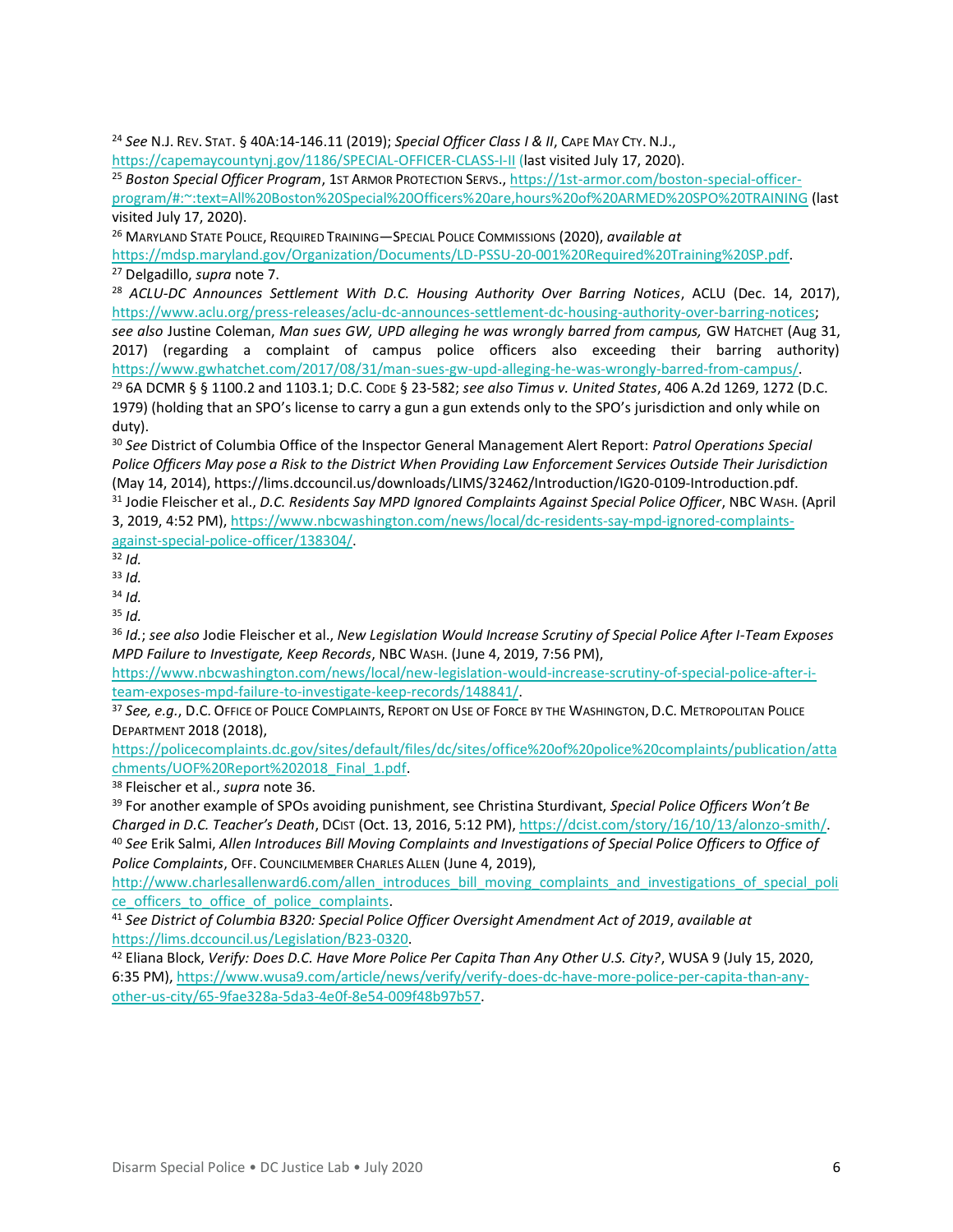# Appendix: Proposed Amendments

#### **Amend D.C. Code § 5-1101 et seq. as described in B23-0320.**

#### **§ 7–2502.01. Registration requirements.**

(a) …A registration certificate may be issued:

(1) To an organization if:

(A) The organization employs at least 1 commissioned special police officer or employee licensed to carry a firearm whom the organization arms during the employee's duty hours; and (B) The registration is issued in the name of the organization and in the name of the president or chief executive officer of the organization…

#### **§ 7–2502.02. Registration of certain firearms prohibited.**

 $(a)(4)$  ... the prohibition on registering a pistol shall not apply to:

(A) Any organization that employs at least one commissioned special police officer or other employee licensed to carry a firearm and that arms the employee with a firearm during the employee's duty hours…

#### **§ 7–2509.01. Definitions.**

For the purposes of this subchapter, the term:…

(3) "Law enforcement officer" means a sworn member of the Metropolitan Police Department or of any other law enforcement agency operating and authorized to make arrests in the District of Columbia, and includes an MPD reserve officer, a special police officer appointed pursuant to  $\frac{1}{2}$  5-129.02, and a campus and a university special police officer appointed pursuant to the College and University Campus Security Amendment Act of 1995, effective October 18, 1995 (D.C. Law 11-63; 6A DCMR § 1200et seq.).

#### **§ 22–4505. Exceptions to § 22-4504.**

(a) The provisions of  $\S$ § 22-4504(a) and 22-4504(a-1) shall not apply to: (2) Special police officers and campus police officers who carry a firearm in accordance with D.C. Official Code § 5-129.02, and rules promulgated pursuant to that section;

#### **§ 23–582. Arrests without warrant by other persons.**

(a) A special policeman shall have the same powers as a law enforcement officer to arrest without warrant for offenses committed within premises to which his jurisdiction extends, and may arrest outside the premises on fresh pursuit for offenses committed on the premises.

#### **6-A DCMR § 1100. Appointment. General Provisions.**

1100.3(c) In the case of § 1101.2, any requirement for storage or special provisions for transportation of firearms or other dangerous weapons…

#### 1100.7(g) Pre-assignment training shall include at least: sixteen (16)

(1) Forty (40) hours of training on arrest powers, search and seizure laws, the District of Columbia Official Code, self-defense, de-escalation tactics, and the use of force-; and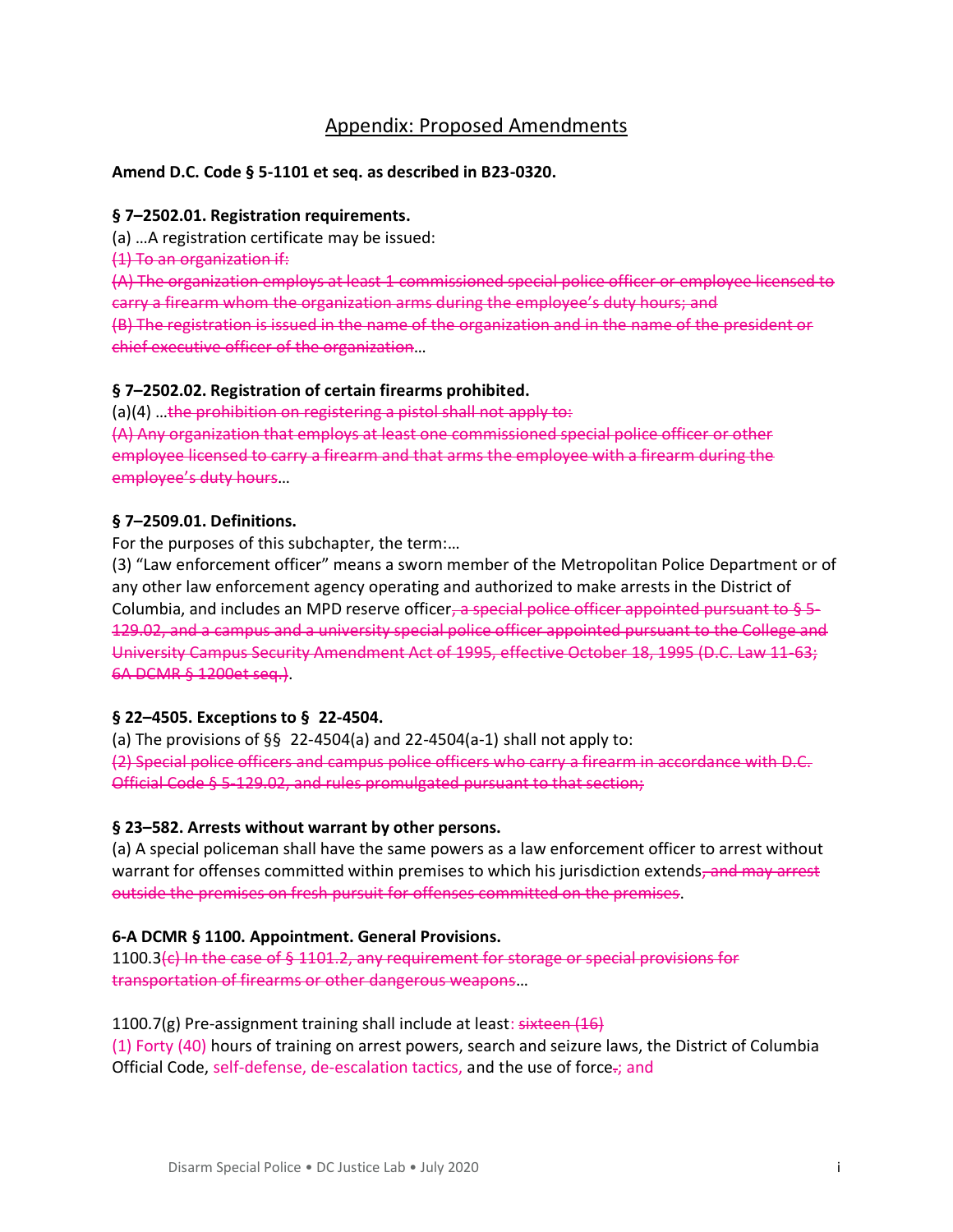(2) Pre-assignment training shall include an additional twenty-four (24) Forty (40) hours of training generally relating to the special police officer's duties and specifically including:

 $(A)$   $(4)$  Terrorism awareness, including building evacuation, unattended packages, and unknown substances;

(B) (2) Emergency procedures, including evacuation and first-aid; and

- (C)  $(3)$  Customer service and interaction with tourists;
- (D) Human relations, community policing, and ethics;
- (E) Mental health crisis intervention; and
- (F) Cultural competency and racial equity.

(h) Special police officers shall satisfactorily complete a 16-hour, on-the-job training course within ninety (90) working days following employment, and an 8-hour 16-hour annual in-service training course.

(i) Special police officers shall also satisfy all additional initial and re-qualification training standards for firearms and other equipment, as applicable.

#### **6-A DCMR § 1103. Restrictions.**

1103.3 Firearms or other dangerous weapons carried by a special police officer on the premises designated on his or her commission shall be left on the premises, when that special police officer is not actually on duty, unless no adequate provisions for storage can be made as certified by the Chief of Police and noted on the commission.

1103.4 Firearms or other dangerous weapons carried by special police officers whose commissions extend to more than one person's or corporation's property, or more than one premises owned by one person or corporation, may be carried only when that special police officer is on actual duty in the area thereof or while traveling, without deviation, immediately before and immediately after the period of actual duty, between that area and the residence of that special police officer.

1103.5 Nothing in this chapter contained shall prevent a special police officer appointed under the provisions of D.C. Official Code § 4-114 (1981), from exercising his or her authority as a special police officer outside of the property or area he or she is appointed to protect when in fresh pursuit of a felon or misdemeanant from or immediately adjacent to the property or area to protect which he or she is commissioned.

#### **6-A DCMR § 1200. Appointment. General Provisions.**

 $1200.3(e)$  In the case of § 1201.2, any requirement for storage or special provisions for transportation of firearms or other dangerous weapons.

1200.6 Upon termination of employment, the campus and university special police officer shall return the commission of authority to the issuing agency. In addition, campus and university special police officers commissioned to carry firearms shall submit annually a certification of annual firearms qualification to the Security Officers Management Branch, Intelligence Division and Metropolitan Police Department…

1200.8 No person shall be appointed as a campus or university special police officer…unless that person meets the following requirements:…